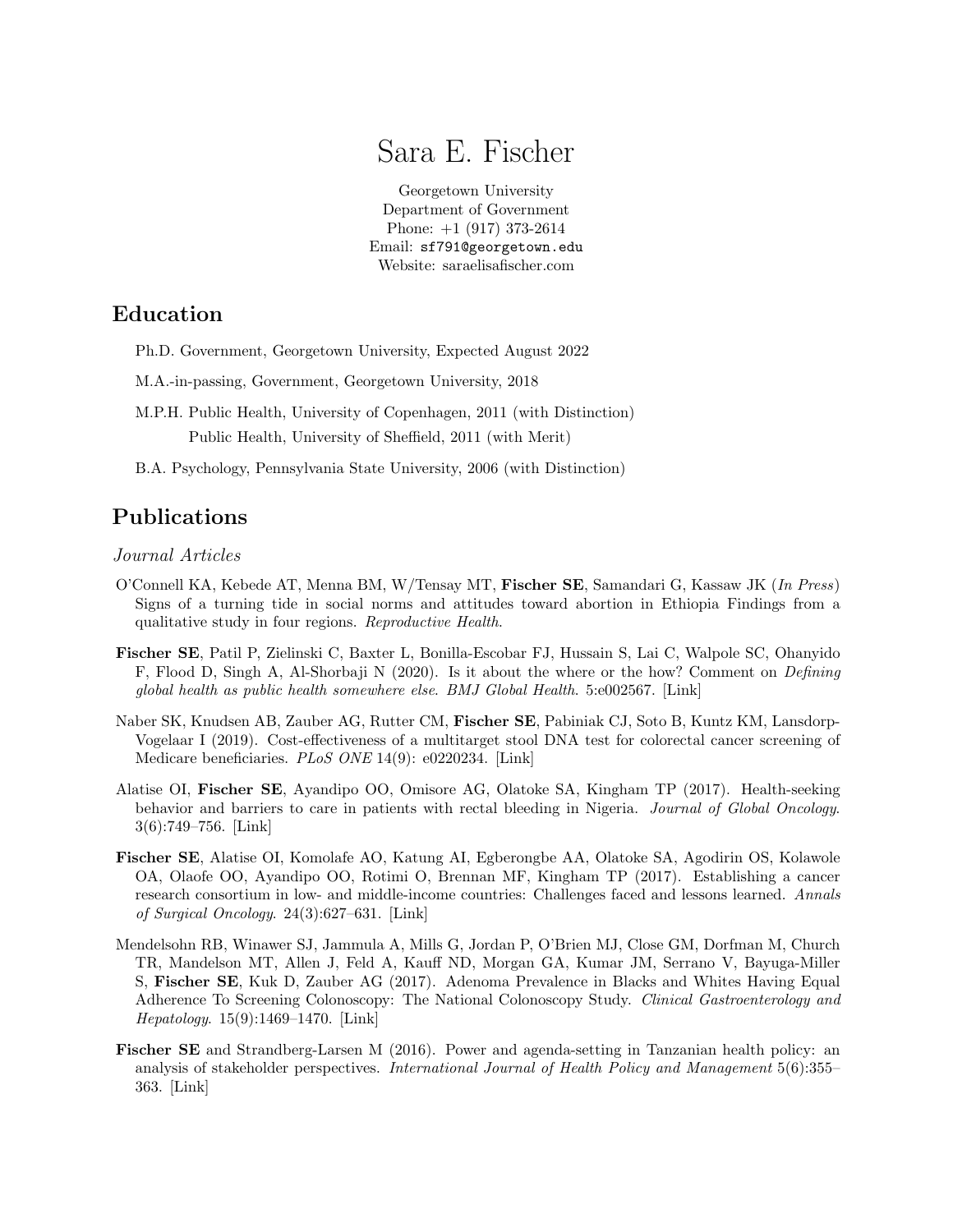- Knudsen AB, Zauber AG, Rutter CM, Naber SK, Doria-Rose P, Pabiniak C, Johanson C, Fischer SE, Lansdorp-Vogelaar I, Kuntz KM (2016). Estimation of benefits, burden, and harms of colorectal cancer screening strategies: Modeling study for the US Preventive Services Task Force. Journal of the American Medical Association. 315(23):2595–2609. [\[Link\]](https://jamanetwork.com/journals/jama/fullarticle/2529493)
- Winawer SJ, Fischer SE, Levin B (2016). Evidence-based, reality-driven US colorectal cancer screening guidelines: The critical relationship of adherence to effectiveness. Journal of the American Medical Association. 315(19):2065–2066. [\[Link\]](https://pubmed.ncbi.nlm.nih.gov/27187294/)

#### Book Chapter

Dionne KY, Dulani B, and **Fischer, SE** (2021). Pandemic amid political crisis: Malawi's experience with and response to COVID-19. In Coronavirus Politics: The Comparative Politics and Policy of COVID-19, edited by Greer SL, King EJ, Peralta-Santos A, and da Fonseca EM. 541–559. University of Michigan Press. [\[Link\]](https://www.press.umich.edu/11927713/coronavirus_politics)

#### Technical Reports and Working Papers

- Grande A, with **Fischer SE**, Sayre J. 2020. Chinese Medical Teams: Knowledge Transfer in Ethiopia and Malawi. Working Paper No. 2020/33. China Africa Research Initiative, School of Advanced International Studies, Johns Hopkins University, Washington, DC. [\[Link to report\]](https://static1.squarespace.com/static/5652847de4b033f56d2bdc29/t/5e7142af4aa9943cca400d53/1584480944785/WP+33+-+Grande+w+Fischer+and+Sayre+-+CMT+Ethiopia+Malawi.pdf)
- Fischer SE. Côte d'Ivoire Civil War: 2002-2011. Case study for the Civil War Settlement Project. February 2018. Political Instability Task Force.
- Aubrey S, Singh H, Vlahinic I, Ramachandran A, Fischer SE, O'Callaghan R, Shoup N, Singh J, Sangokoya D, Pestre G, Martinez C. (2017). Mining case law to improve countries' accountability to Universal Periodic Review. Clinton Global Initiative. [\[Link to project\]](https://www.clintonfoundation.org/clinton-global-initiative/commitments/upr-accountability-initiative-access-justice-gw) [\[Link to working paper\]](http://datapopalliance.org/item/mining-case-law-to-improve-countries-accountability-to-universal-periodic-review/)
- Knudsen AB, Naber SK, Fischer SE, Rutter CM, Pabiniak C, Kuntz KM, Zauber AG, Lansdorp-Vogelaar I (2015). Cost-effectiveness of a multitarget stool DNA test for colorectal cancer screening of Medicare beneficiaries: Report to CMS from the Cancer Intervention and Surveillance Modeling Network (CISNET). December 2015. Centers for Medicare & Medicaid Services (CMS).
- Zauber AG, Knudsen AB, Rutter CM, Naber SK, Doria-Rose P, Pabiniak C, Johanson C, Fischer SE, Lansdorp-Vogelaar I, Kuntz KM (2015). Evaluating the benefits and harms of colorectal cancer screening strategies: A collaborative modeling approach. Technical report from the Cancer Intervention and Surveillance Modeling Network (CISNET). September 2015. Rockville, MD: Agency for Healthcare Research and Quality (US).

#### Works In Progress

"Perspectives on positionality: Differing approaches on the ethnography of NGOs in international development" [with Mirriam Banda and Sandra Ngombende]. Under Review.

"Parallel paths: How the global health industry undermines local health systems" [with Michael Chasukwa]

"Lost in translation: Health policy implementation from global to local"

"Partnership in practice: How development rhetoric obscures power asymmetries"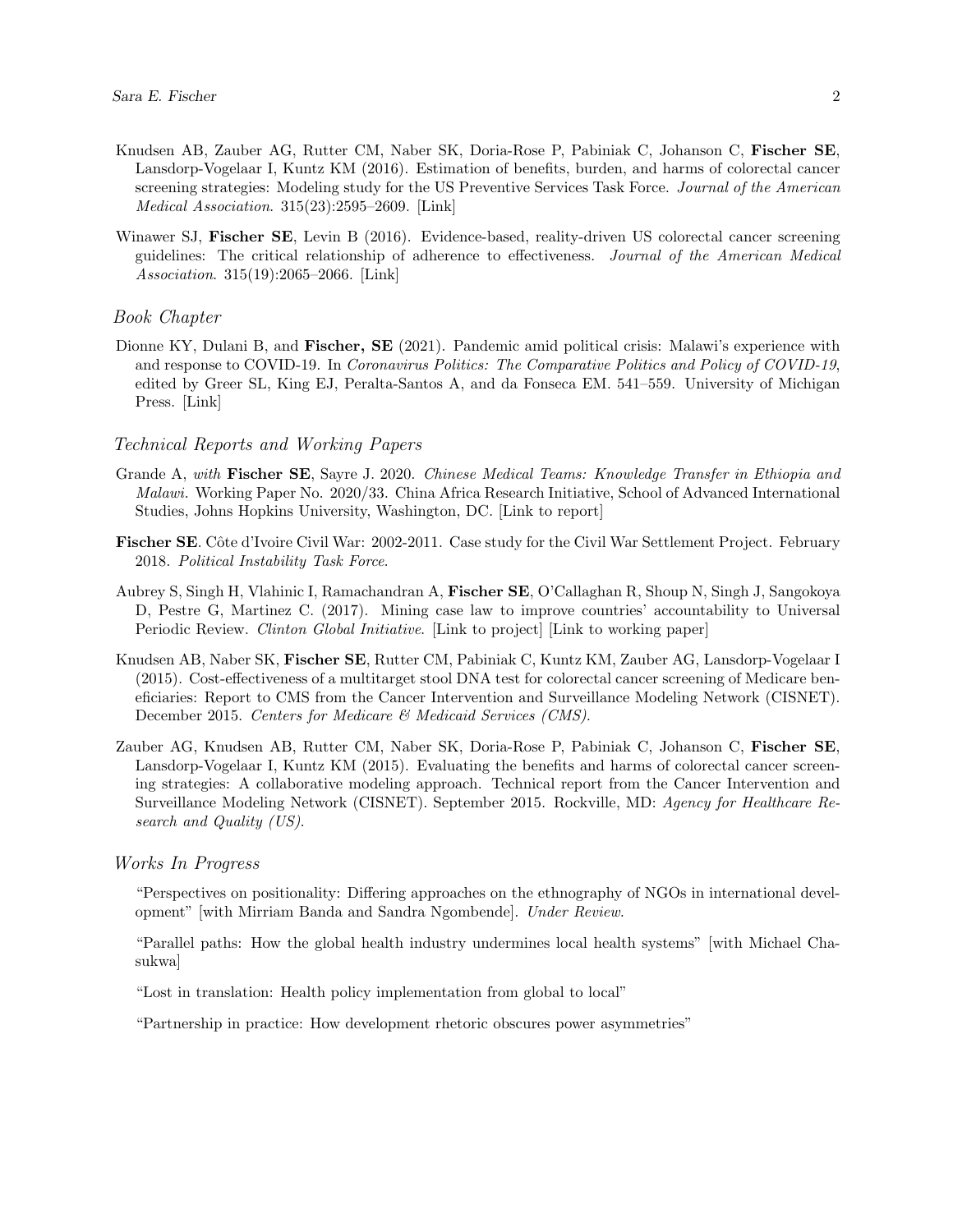### Grants

Georgetown Graduate School of Arts and Sciences Dissertation Research Travel Grant, 2020

Georgetown Graduate School of Arts and Sciences Conference Travel Grant, 2020

Summer Research Award, Georgetown University Department of Government, 2020

Fulbright-Hays Doctoral Dissertation Research Abroad Fellowship (U.S. Department of Education), FY2018 (for fieldwork January 2019–February 2020)

Cosmos Club Foundation Scholars Grant, 2018-19

Summer Co-Authorship Grant, Georgetown University Department of Government (with Prof. Lahra Smith), 2018

SAIS China Africa Research Initiative field work grant (with Allison Grande and James Sayre), 2018

Danida Fellowship Centre travel grant (Ministry of Foreign Affairs of Denmark), 2011

#### Fellowships, Trainings, and Awards

Best Graduate Student Paper Prize, ISA Global Health Section, 2021

Institute for Civically Engaged Research (APSA-ICER) Fellow, 2021

Finalist for the International Studies Association Global Development Studies Section Edward Said Award, 2021

ISA-NE Interpretive and Relational Research Methodology Workshop Fellow, 2020

USC South/South Critical Ethnographies Workshop Fellow, 2020 Cancelled due to COVID-19

Institute for Qualitative and Multi-Method Research (IQMR) scholarship, 2018

Silver Award poster presentation, European Public Health Conference, 2011

### Teaching

Guest Lecture: "The Power of Language and the Language of Power: Foreign Aid, Development, and Health in Malawi" for Professor Michael Chasukwa, University of Malawi, Chancellor College, Theories of Development, Fall 2021

Teaching Assistant for Professor Matthew Kavanagh, O'Neill Institute, Georgetown University, Qualitative Research Methods for Global Health, Spring 2021 [Online]

Guest Lecture: "Observation" for Professor Matthew Kavanagh, Georgetown University, Qualitative Research Methods for Global Health, Fall 2021 [Online]

Guest Lecture: "Malawi: The Making of Political History" for Professor Lahra Smith, Georgetown University, African Politics and Government, Fall 2020 [Online]

Head Teaching Assistant for Professor Eric Langenbacher, Georgetown University, Comparative Political Systems, Fall 2020 [Online]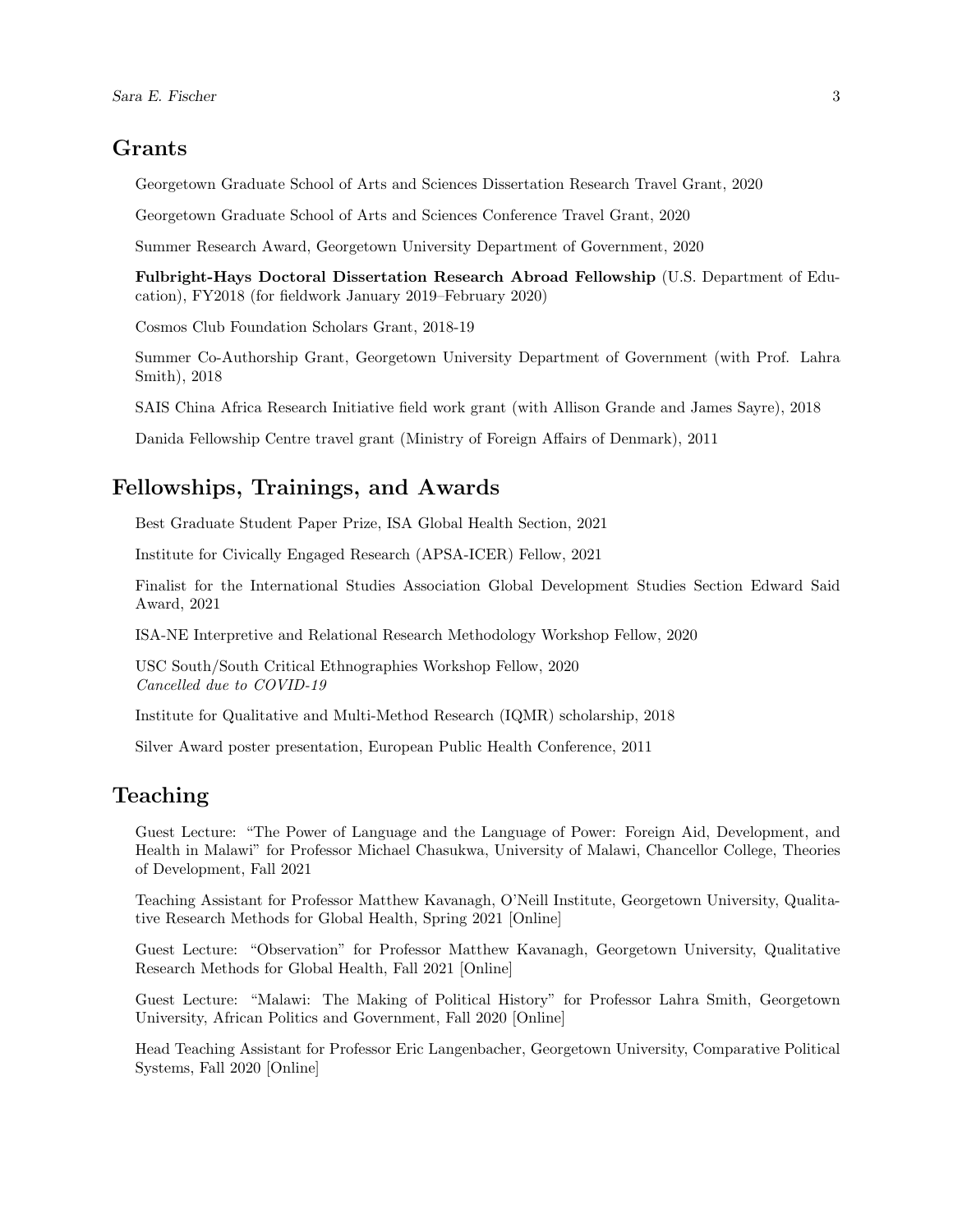Head Teaching Assistant for Professor Eric Langenbacher, Georgetown University, Comparative Political Systems, Fall 2018

Teaching Assistant for Professor Joel Simmons, Georgetown University, Comparative Political Systems, Spring 2018

Teaching Assistant for Professor Eric Langenbacher, Georgetown University, Comparative Political Systems, Fall 2017

Adjunct Lecturer, SUNY College at Old Westbury, Global Health, Spring 2015

# Conference Presentations

International Studies Association, April 2021 Paper Presentation: "Lost in Translation: Health Policy Implementation from Global to Local" –Finalist for the Edward Said Award –Best Graduate Student Paper Prize, Global Health Section

African Studies Association, November 2020 Paper Presentation: "Partnership in practice: How development rhetoric obscures power asymmetries"

Symposia on Global Health Policy Research and Health Systems Research, November 2020 Paper Presentations: "Who 'owns' development projects? Theory vs. practice in Malawi's health sector"

Global Symposium on Health Systems Research, October 2018 Paper Presentation: "Parallel Paths: How the Global Health Industry Undermines National and Community Health Systems"

International Studies Association, April 2018 Paper Presentation: "Development Effects of Compliance with World Bank Aid Agreements."

African Studies Association, November 2017 Paper Presentation: "Unfreezing Libya's Assets: Missed Opportunity for Neotrusteeship?"

Global Health and Innovation Conference, April 2015 Poster Presentation: "Stating the case for strong data collection in impact evaluation: Evidence from a domestic violence program in South Asian communities."

European Public Health Conference, November 2011 Poster Presentation: "Health policy agenda-setting in Tanzania: National and international stakeholder perspectives."

# Invited Presentations

University of Malawi Chancellor's College, April 2020 Paper Presentation: "Shaping Malawi's Health System: The local effects of global attention to community health" Cancelled due to COVID-19

SAIS-CARI Annual Conference, April 2019 Paper Presentation: "Chinese Medical Teams: Knowledge Transfer in Ethiopia and Malawi"

Centers for Medicare and Medicaid Services, December 2015 Paper Presentation: "Cost-effectiveness of a multitarget stool DNA test for colorectal cancer screening of Medicare beneficiaries."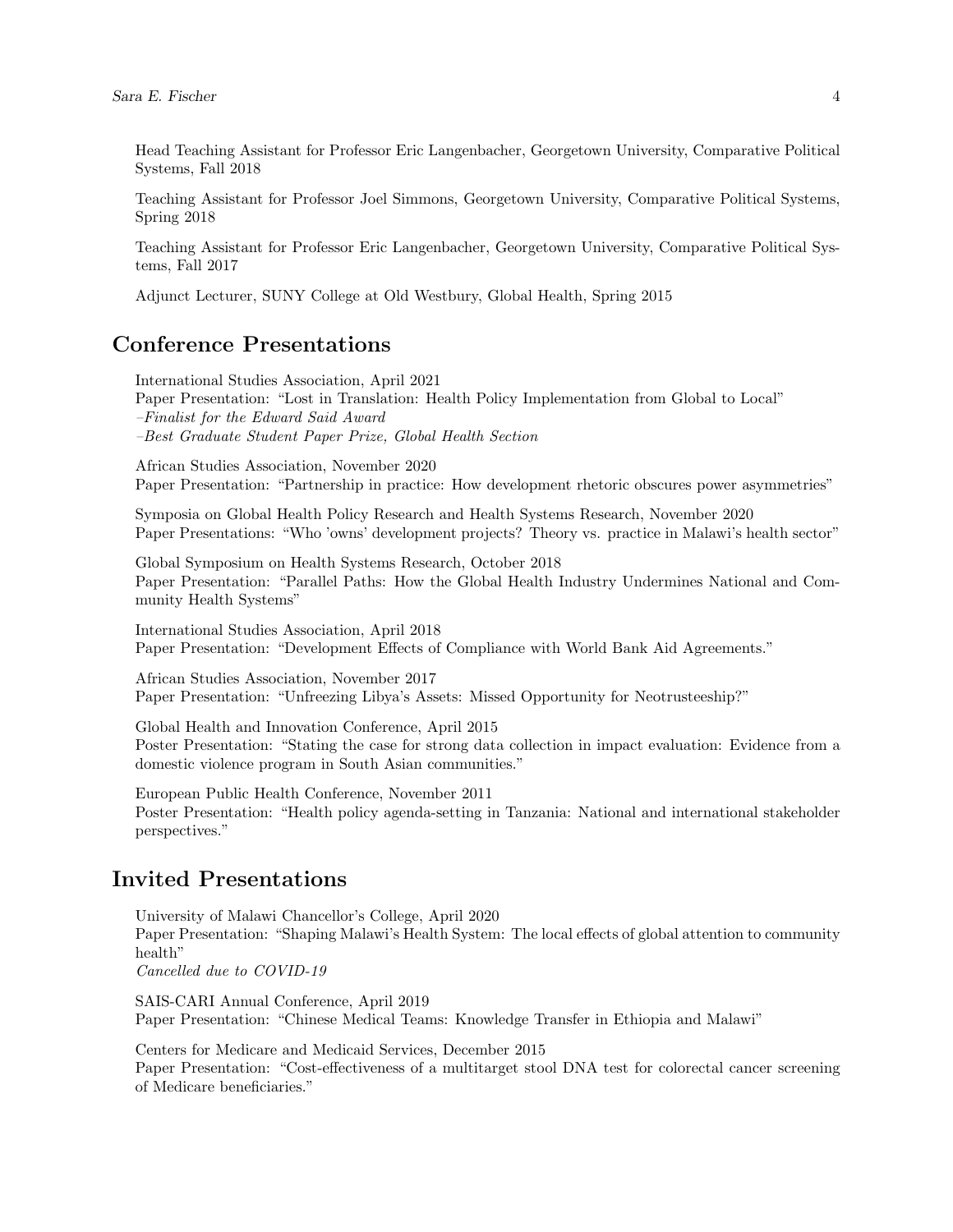Kota Day Conference, April 2015 Expert Presentation: "The importance of holistic monitoring and evaluation."

US Preventive Services Task Force, March 2015 Paper Presentation: "Evaluating the benefits and harms of colorectal cancer screening strategies: A collaborative modeling approach."

Ministry of Foreign Affairs of Viet Nam, November 2014 Expert Presentation: "Negotiation and decision-making in international arenas."

### Service

For the Academy

Invited Reviewer for Social Science and Medicine; International Journal of Health Policy and Management; Global Public Health; BMJ Global Health; VOLUNTAS: International Journal of Voluntary and Nonprofit Organizations; Anthropology of Consciousness

Co-lead of 'Power' Conversation Group of SHAPES (Health Systems Global), 2021

Selection Panel Member, 2020/21 Fulbright Foreign Student Program (Lilongwe, Malawi)

#### For the University

Steering Committee Member and Doctoral Student Representative, Georgetown College Executive Council (2020–2021)

Africa and the World Seminar Group Treasurer (2018–2019)

Georgetown Graduate Student Government General Assembly Representative (2018–2019)

Georgetown Alliance of Graduate Employees (GAGE) Department Organizer (2017–Present)

Workshop Assistant for Ethnographic Perspectives on Health Systems in sub-Saharan Africa (Fall 2017)

African Studies PhD Working Group, Co-Founder (2016)

For the Department

PhD Student Representative, Justice, Equity, and Inclusion Committee for the Department of Government (2020–2022)

Graduate Political Science Association President (2018–2019)

Graduate Political Science Association Comparative Government Representative (2017–2018)

## Professional Memberships

American Public Health Association, 2022–Present

American Anthropological Association, 2020–Present

Health Systems Global, 2018–Present

African Studies Association, 2017–Present